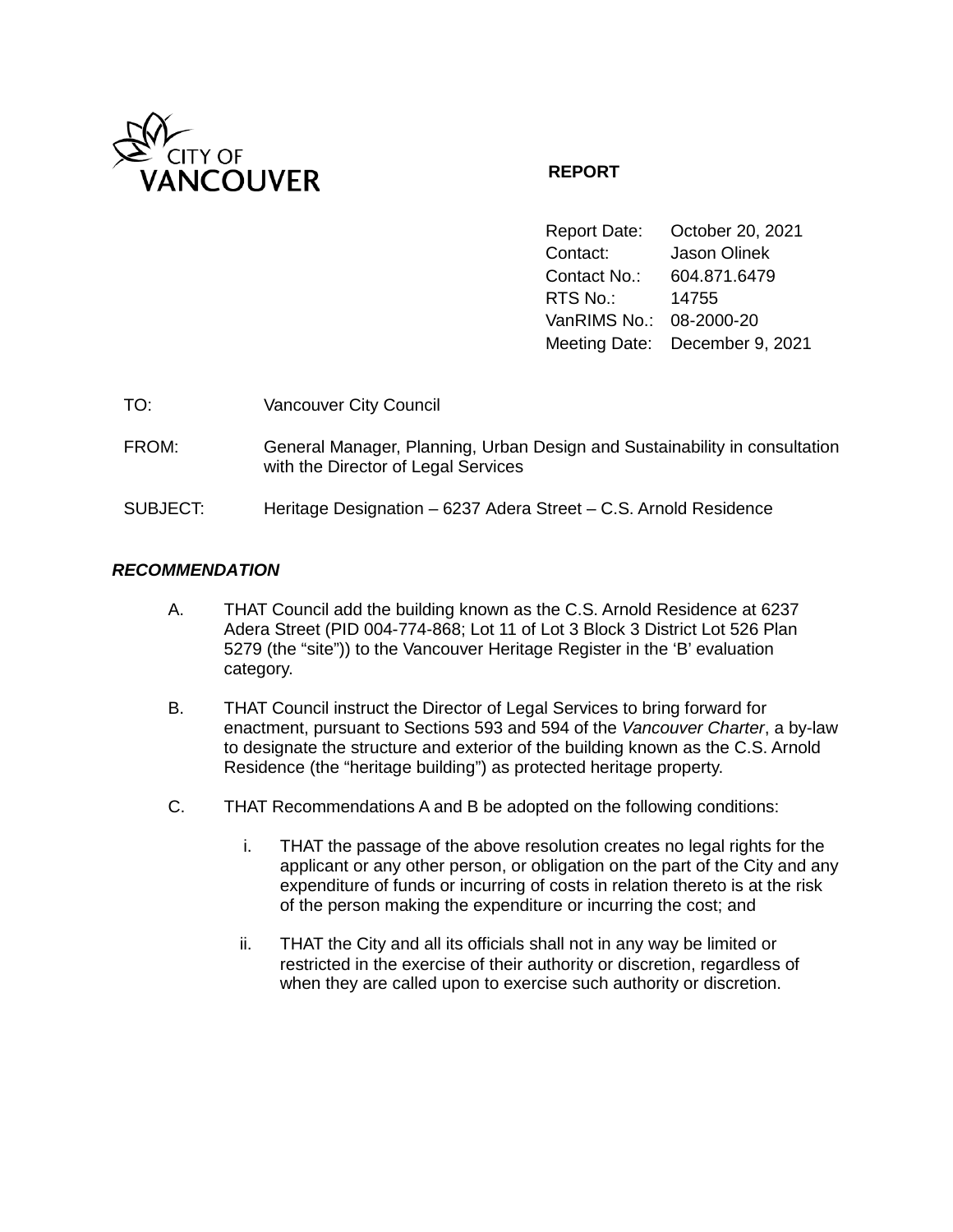### *REPORT SUMMARY*

The purpose of this report is to seek Council approval to add the building at 6237 Adera Street, known as the C.S. Arnold Residence, to the Vancouver Heritage Register in the 'B' evaluation category, and to designate its structure and exterior as protected heritage property. The heritage building has been evaluated to be in excellent condition. This is a voluntary heritage designation requested by the owner of their own volition and compensation is not sought.

## *COUNCIL AUTHORITY/PREVIOUS DECISIONS*

Pursuant to Section 582 of the *Vancouver Charter*, Council, by resolution, may establish a heritage register identifying real property that Council considers to be heritage property and, by resolution, to add such properties to the register from time to time.

Pursuant to Sections 593 and 594 of the *Vancouver Charter*, Council, by by-law, may designate real property, in whole or in part, as protected heritage property.

Pursuant to Section 595 of the *Vancouver Charter*, if sought, Council is required to compensate an owner of property being designated as a protected heritage property for any reduction in the market value of the property caused by the designation. Often this, along with additional compensation to offset rehabilitation costs incurred, is achieved by way of zoning relaxations so as to permit an otherwise impermissible development.

In this case of voluntary designation, the owner has waived their entitlement to compensation for the heritage designation, as described on page 4 of this report.

The proposed heritage designation of the heritage building requires Council approval at public hearing and by-law enactment pursuant to Sections 593 and 594 of the *Vancouver Charter*.

The following Council policies are applicable to this report:

- *Vancouver Heritage Program* (March 2020)
- *Heritage Policies* (March 2020)
- Arbutus Ridge/Kerrisdale/Shaughnessy Community Vision (November 2005)

### *CITY MANAGER'S/GENERAL MANAGER'S COMMENTS*

The City Manager recommends approval of the foregoing.

#### *REPORT*

#### *Strategic Analysis*

**Site and Context -** The site consists of a parcel located in Kerrisdale in an area zoned RS-3 (see Figure 1), addressed as 6237 Adera Street. The heritage building is located near the centre of the site, which has a total area of 893.2 square metres (9614.3 square feet). There is a 6 metre (20-foot) lane at the rear of the site.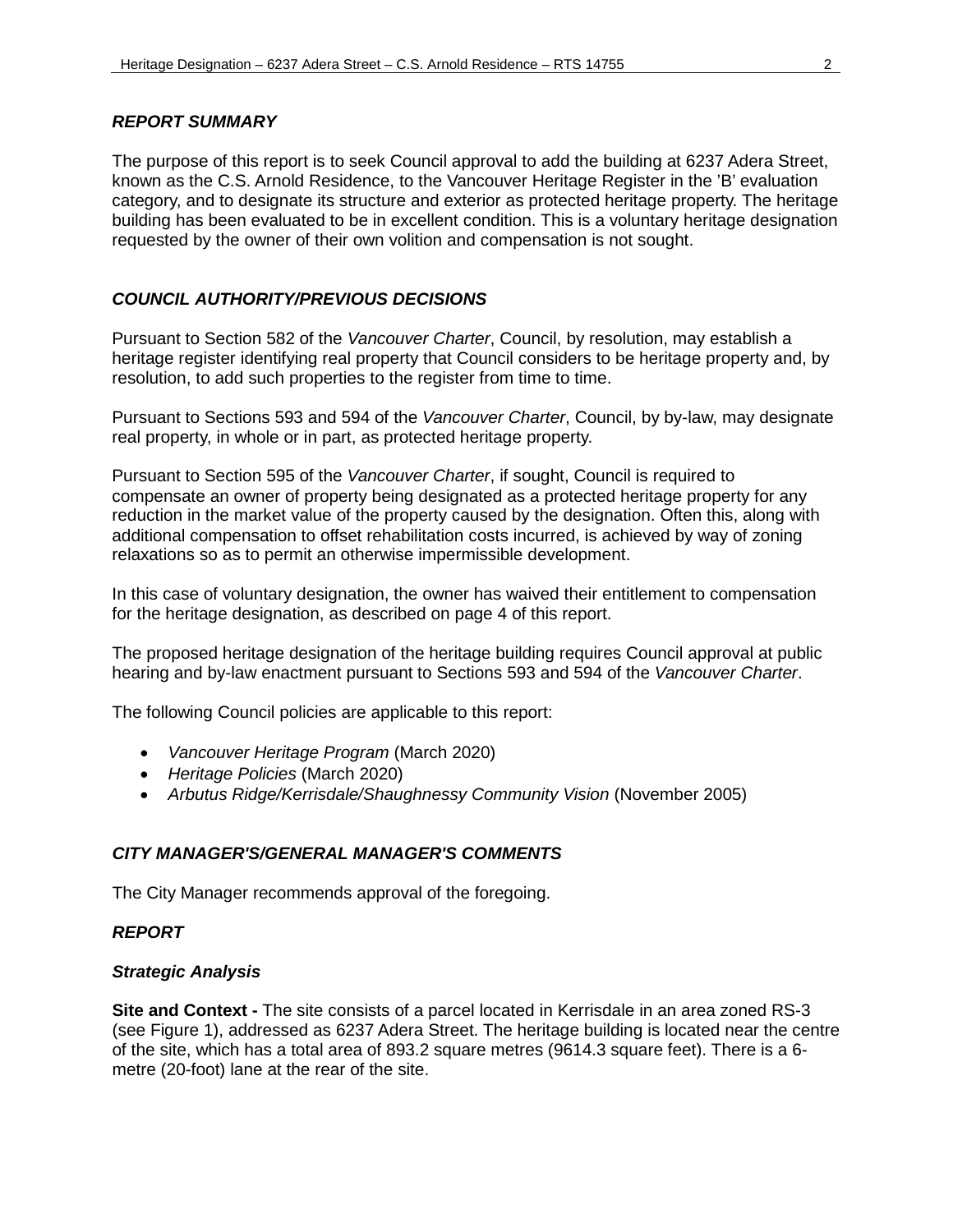

Figure 1: The site and the surrounding zoning

### *Heritage Value*

Built in 1925, the C.S. Arnold Residence is valued for its Tudor Revival architectural style with English Storybook elements, as designed by architect R.T. Perry for Kerrisdale Home Builders Limited. It is also significant for its association with C.S. Arnold, an eminent lawyer and cemetery operator.

The C.S. Arnold Residence is valued as an intact representative example of the homes designed by architect R.T. Perry for five blocks of Adera Street between West  $41<sup>st</sup>$  and West  $49<sup>th</sup>$ Avenue, a subdivision developed by Kerrisdale Home Builders Limited in the 1920's. Perry's Tudor Revival designs with English Storybook elements were drawn from his solid grounding in the English Arts and Crafts, which he employed for houses and apartment buildings alike (see photographs in Appendix A).

In addition, social and cultural value is found with the long residency of Charles S. Arnold, lawyer and cemetery operator, who bought the house when it was new in 1925. Arnold was involved in a number of significant court cases throughout his long career, including the representation of Fred Deal, a Black man accused of killing Victoria Cross recipient and Vancouver police constable Robert McBeath in the 1920's. Throughout Deal's trial and subsequent appeal, Arnold worked to ensure his client had the opportunity to present a credible defence and not have the trial skewed by public sentiment and sensational reporting by the local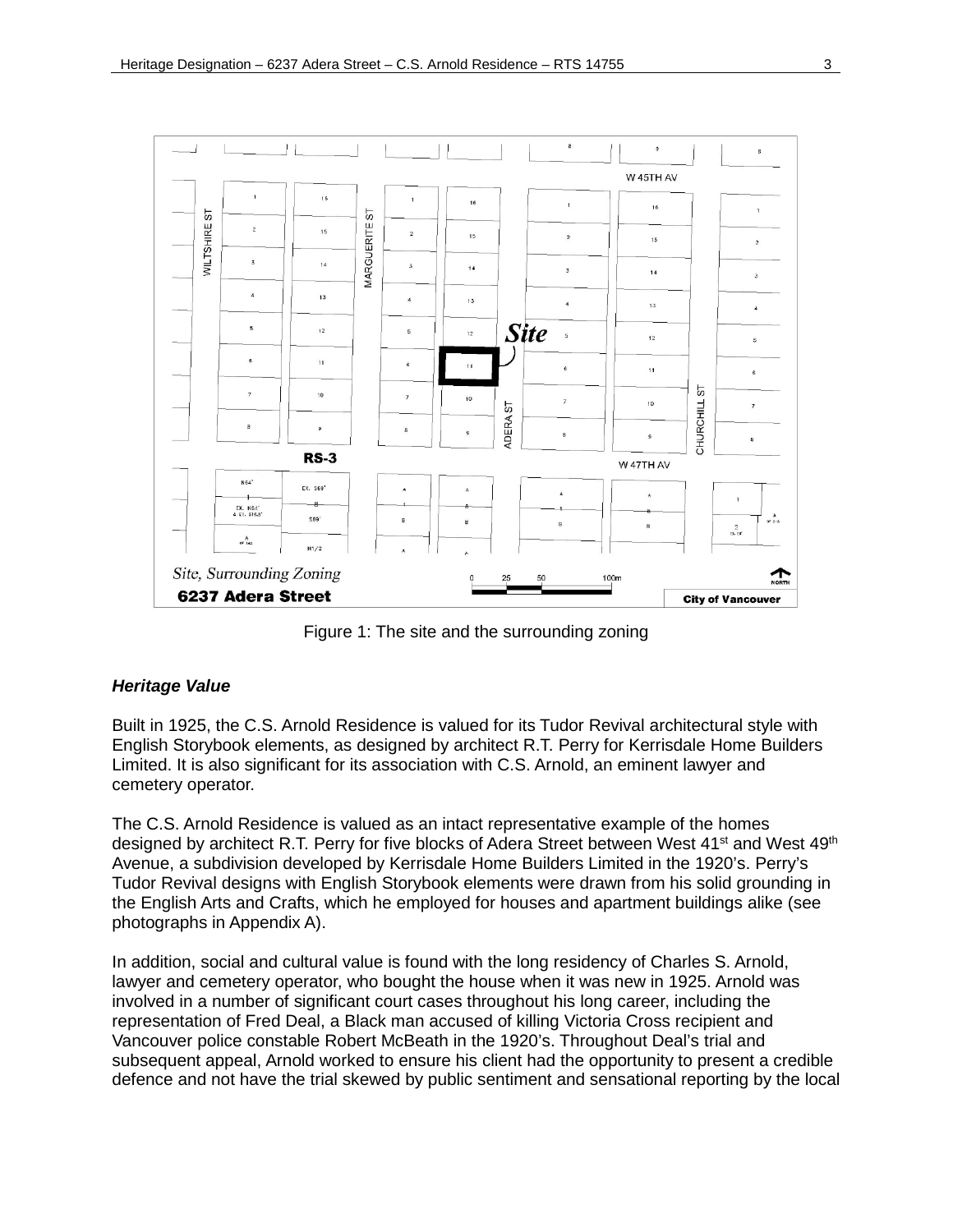press. Apart from his law career, Arnold was the owner of two cemeteries in the greater Vancouver area, Forest Lawn and Ocean View Cemeteries.

#### *Compatibility with Existing Zoning and Land Use Regulations and Community Plans*

The Vancouver Heritage Program (VHP) was adopted by Council on March 10, 2020. The proposal to designate this heritage building is consistent with the VHP, particularly:

Goal 1: Recognize a diversity of heritage values

- Strategic Directions:
	- Protect heritage values and historic places based on principles of diversity, inclusivity, and equity, in a meaningful and respectful way
	- Continue heritage conservation support for Vancouver Heritage Register-listed sites

In addition, the Arbutus Ridge/Kerrisdale/Shaughnessy (ARKS) Community Vision was adopted by Council on November 1, 2005. The proposal to designate this heritage building is consistent with the Vision, particularly:

13.2 Retain Buildings on the Vancouver Heritage Register (VHR) For buildings listed in the VHR, the City should encourage retention by implementing additional incentives which are suitable in ARKS

The intent of the RS-3 District Schedule of the Zoning and Development By-law is to preserve and maintain the residential character of the RS-3 District. The conservation and long-term protection of the heritage building meets this intent and is consistent with the Council-adopted Vancouver Heritage Program and Arbutus Ridge/Kerrisdale/ Shaughnessy Community Vision.

#### *Condition of the Heritage Building and Conservation Approach*

The heritage building is in excellent condition. The owner has maintained the house, with only minor alterations being made over the years. Staff have reviewed the work, and have concluded that it was consistent with the *Standards and Guidelines for the Conservation of Historic Places in Canada*. The heritage building retains its original character, including form, windows and entry. No rehabilitation is proposed or necessary at this time.

#### *Public/Civic Agency Input*

On September 13, 2021, The Vancouver Heritage Commission recommended that the heritage building be added to the Vancouver Heritage Register in the 'B' evaluation category and supported the proposal to designate its structure and exterior as protected heritage property (Appendix B).

#### *Financial Implications*

As the owner of the heritage building has requested the heritage designation of their own volition and has waived their entitlement to compensation for this action, there are no financial implications arising from this proposal.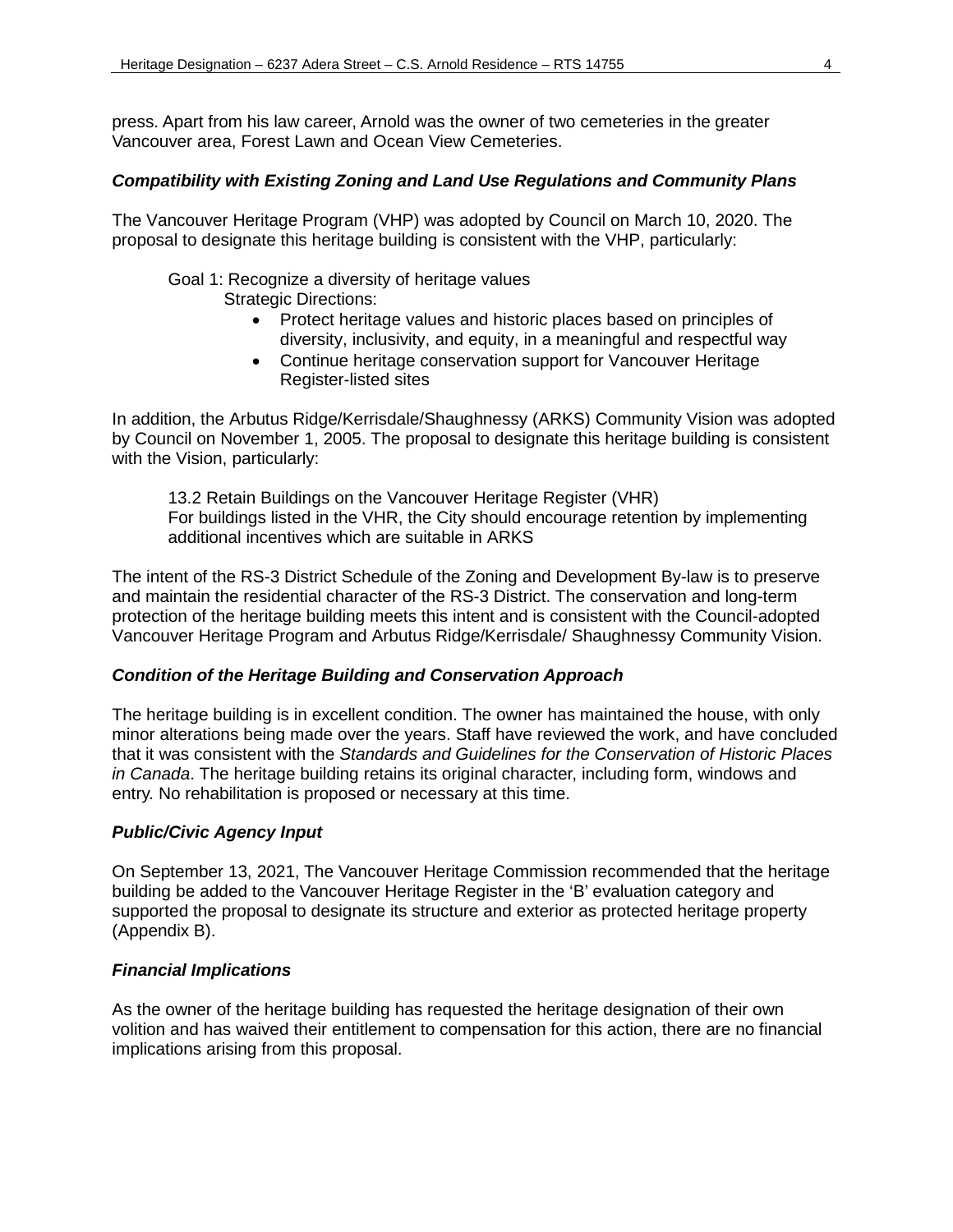Section 595 of the *Vancouver Charter* requires that, if sought, Council must compensate an owner for any reduction in the market value caused by a heritage designation. In this case, the heritage designation is voluntary and the owner is not seeking compensation. They have indicated that they want the designation to ensure that the heritage building will be protected as a heritage property for the long-term. The owner has signed an agreement explicitly waiving any claim to future compensation as a result of the heritage designation of the heritage building, and that agreement has been registered on title to the site.

#### *CONCLUSION*

The approval of the addition of the heritage building known as the "C.S. Arnold Residence" at 6237 Adera Street to the Vancouver Heritage Register in the 'B' evaluation category, and the heritage designation of the structure and exterior, will ensure that the heritage building is protected from exterior alterations which affect its heritage value, and from demolition. The owner, who has brought forward this request to add the heritage building to the Heritage Register, and to voluntarily designate it as protected heritage property, has agreed to accept the heritage designation without any further compensation required. Therefore, it is recommended that Council approve the addition of the heritage building to the Vancouver Heritage Register and to approve the heritage designation of the structure and exterior of the heritage building.

\* \* \* \* \*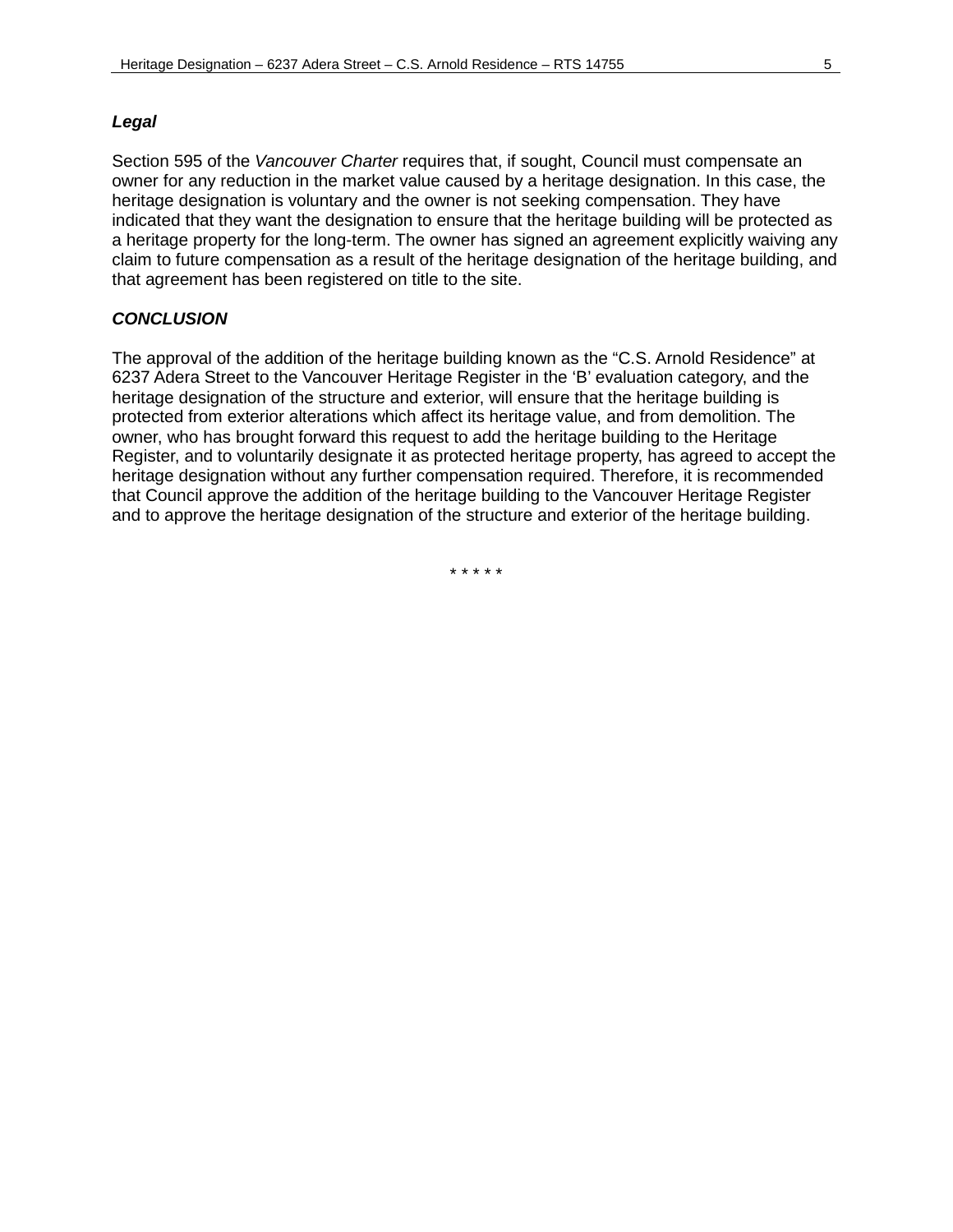# **PHOTOGRAPHS**



**Photo 1: Front elevation of 6237 Adera Street**



**Photo 2: North side elevation of 6237 Adera Street**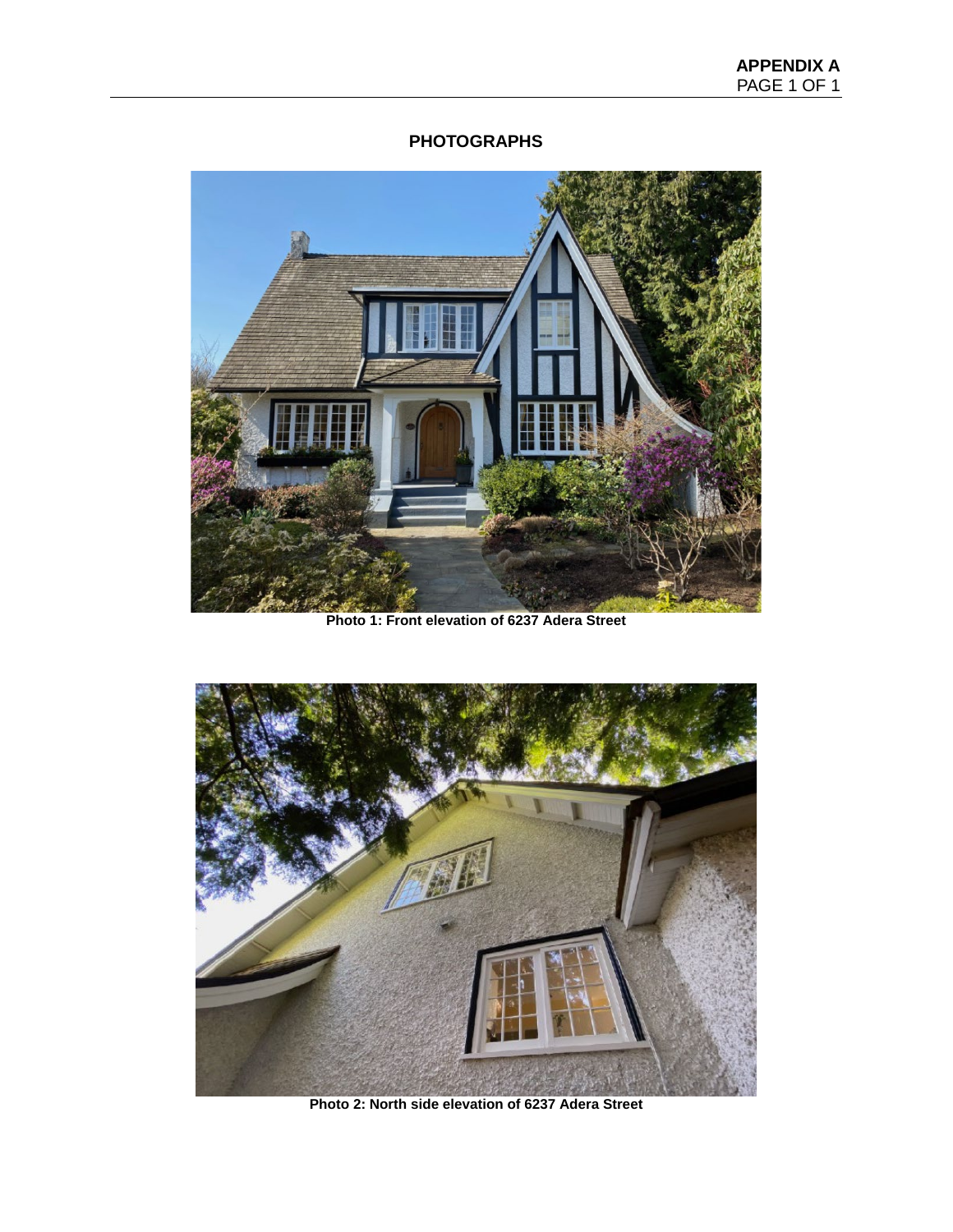### **6237 ADERA STREET – C.S. ARNOLD RESIDENCE RESOLUTIONS OF THE VANCOUVER HERITAGE COMMISSION**

On September 13, 2021, the Vancouver Heritage Commission passed the following motions:

### RESOLVED

THAT the Commission support adding 6237 Adera Street to the Vancouver Heritage Register as a B-listing and that the VHR Evaluation be referred back to Staff to complete the necessary revisions.

### RESOLVED

THAT the Commission support the designation of the exterior and structure of 6237 Adera Street, CS Arnold Residence as protected heritage property.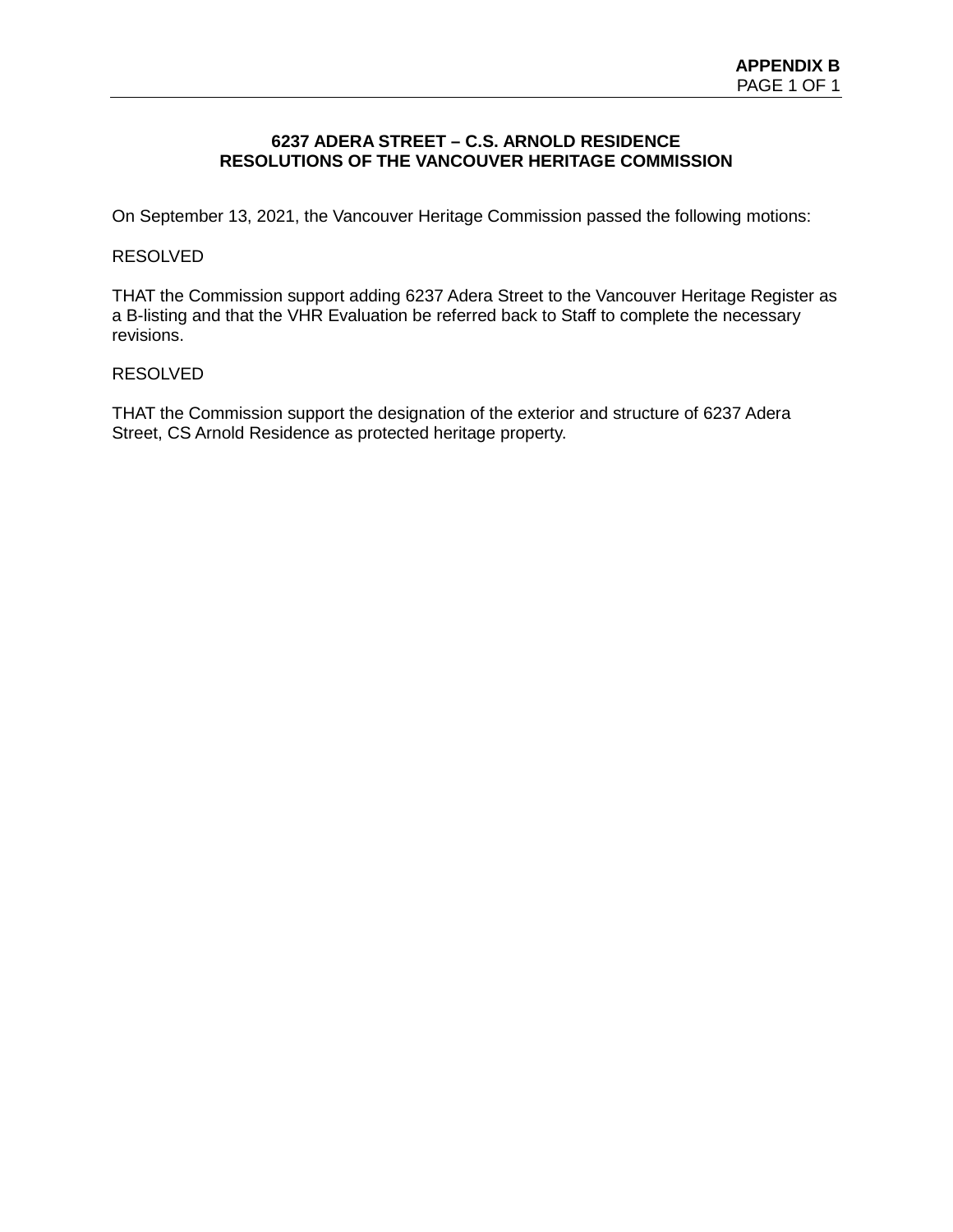# **STATEMENT OF SIGNIFICANCE – 6237 ADERA STREET**

### **DESCRIPTION**

The C.S. Arnold Residence, 6237 Adera Street, is a Tudor Revival house of rough cast stucco and half-timbering situated on the west side of Adera Street between  $46<sup>th</sup>$  and  $47<sup>th</sup>$  Avenue in the Kerrisdale neighbourhood of Vancouver, BC

### **HERITAGE VALUE**

Built in 1925, the C.S. Arnold Residence is significant as a representative example of the Tudor Revival designs produced by architect R.T. Perry for Kerrisdale Home Builders Limited and their Adera Street subdivision, and for its long association with noted lawyer C.S. Arnold.

The C.S. Arnold Residence is valued as an intact representative example of the Tudor Revival designs produced by architect R.T. Perry for five blocks of Adera Street between 41<sup>st</sup> and 49<sup>th</sup> Avenues, a subdivision developed by Kerrisdale Home Builders Limited in the 1920s. Perry's Tudor Revival designs were drawn from his solid grounding in the English Arts and Crafts, which he employed for houses and apartment buildings alike.

Social and cultural value is found with the long residency of lawyer and cemetery operator, Charles Arnold who bought the house new in 1925. Arnold, a colourful and busy lawyer, was involved in a number of significant court cases throughout his long career including the representation of Fred Deal, a Black man accused of killing Victoria Cross recipient and police constable Robert McBeath. Throughout the original trial and subsequent appeal, Arnold worked to ensure his client had the opportunity to present a credible defence and not have the trial skewed by public sentiment and sensational reporting by the local press. Apart from his law career, Arnold was the owner of Forest Lawn and Ocean View cemeteries.

# **CHARACTER-DEFINING ELEMENTS**

The elements that define the heritage character of the C.S. Arnold Residence are:

- its continuous residential use
- the form, scale, massing and details of a Tudor Revival style house with:
	- $\circ$  steep-pitched offset gable with half-timbering, incorporating an arched entry under the curve of the low edge of the roof line
	- o the lower curve of the roof which extends along the north facade forming a covered passage
	- o roughcast stucco cladding
	- o timber-framed front porch with hipped roof and round top front door
	- o front-facing dormer with vertical half-timbering
	- $\circ$  original window openings and assemblies with 10-light casement windows
	- o chimney on the south side, centred on the roof peak<br>o symmetrical southern facade with windows divided b
	- symmetrical southern façade with windows divided by the centrally-placed chimney
	- o tongue and groove soffits with exposed rafter tails
	- o cedar shingle roof
	- o raised ground level and landscaping of the front yard designed to hide the house's true height from the street